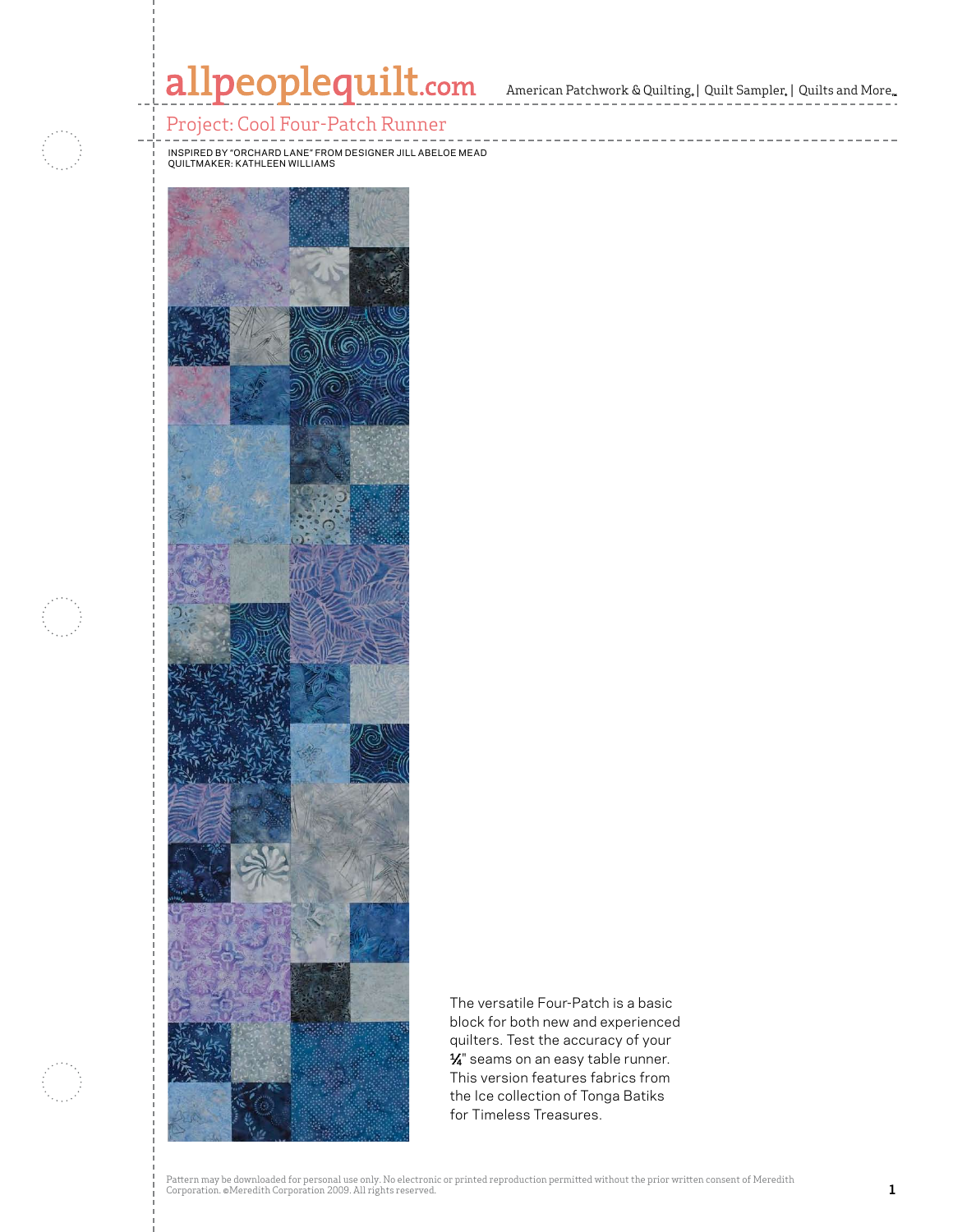# allpeoplequilt.com

Project: Cool Four-Patch Runner

## Materials

- **•**  4—18×22" pieces (fat quarters) or 3⁄4 yard total assorted blue batiks (blocks, setting squares)
- 3-18×22" pieces (fat quarters) or  $\frac{1}{2}$  yard total assorted gray batiks (blocks, setting squares)
- 3-18×22" pieces (fat quarters) or  $\frac{1}{2}$  yard total assorted lavender batiks (blocks, setting squares)
- 18×22" piece (fat quarter) light blue batik
- **1⁄2** yard blue batik (binding)
- **<sup>■</sup> 1%** yards backing fabric
- **•**  <sup>23</sup>×71" batting

Finished table runner: 161⁄2×641⁄2" Finished block: 8" square

Quantities are for 44/45"-wide, 100% cotton fabrics. Measurements include 1/4" seam allowances. Sew with right sides together unless otherwise stated.

## Cut Fabrics

Cut pieces in the following order.

**From assorted blue batiks, cut:**

- 3-8½<sup>"</sup> setting squares
- **•** 15-4<sup>1</sup>/<sub>2</sub>" squares

**From assorted gray batiks, cut:**

- **<sup>■</sup>**  $1-8\frac{1}{2}$  setting square
- **<sup>■</sup>** 12-4½" squares

**From assorted lavender batiks, cut:**

- 3-8<sup>1</sup>⁄<sub>2</sub>" setting squares
- 3-4½" squares

**From light blue batik, cut:**

- 1–8½" setting square
- **•** 2-4<sup>1</sup>/<sub>2</sub>" squares
- **From blue batik, cut:**
- 5-21⁄2×42" binding strips

#### Assemble Four-Patch Blocks

- 1. Sew together two assorted blue batik and two assorted gray batik 4½" squares in pairs (Diagram 1). Press seams toward blue squares. Join pairs to make a blue-and-gray Four-Patch block (Diagram 2). Press seams in one direction. The Four-Patch block should be 81⁄2" square including seam allowances. Repeat to make three blue-and-gray Four-Patch blocks total.
- **2.** Repeat Step 1 using a light blue or lavender 41/<sub>2</sub>" square in place of one of the gray or blue  $4\frac{1}{2}$ " squares to make five multicolor Four-Patch blocks total.

### Assemble Quilt Top

- 1. Referring to Quilt Assembly Diagram, lay out Four-Patch blocks and light blue, gray, and assorted lavender batik setting squares in eight rows.
- **2.** Sew together pieces in each row. Press seams toward setting squares.
- **3.** Join rows to complete quilt top. Press seams in one direction.

### Finish Quilt

- 1. Layer quilt top, batting, and backing; baste. Quilt as desired.
- **2.** Bind with blue batik binding strips.